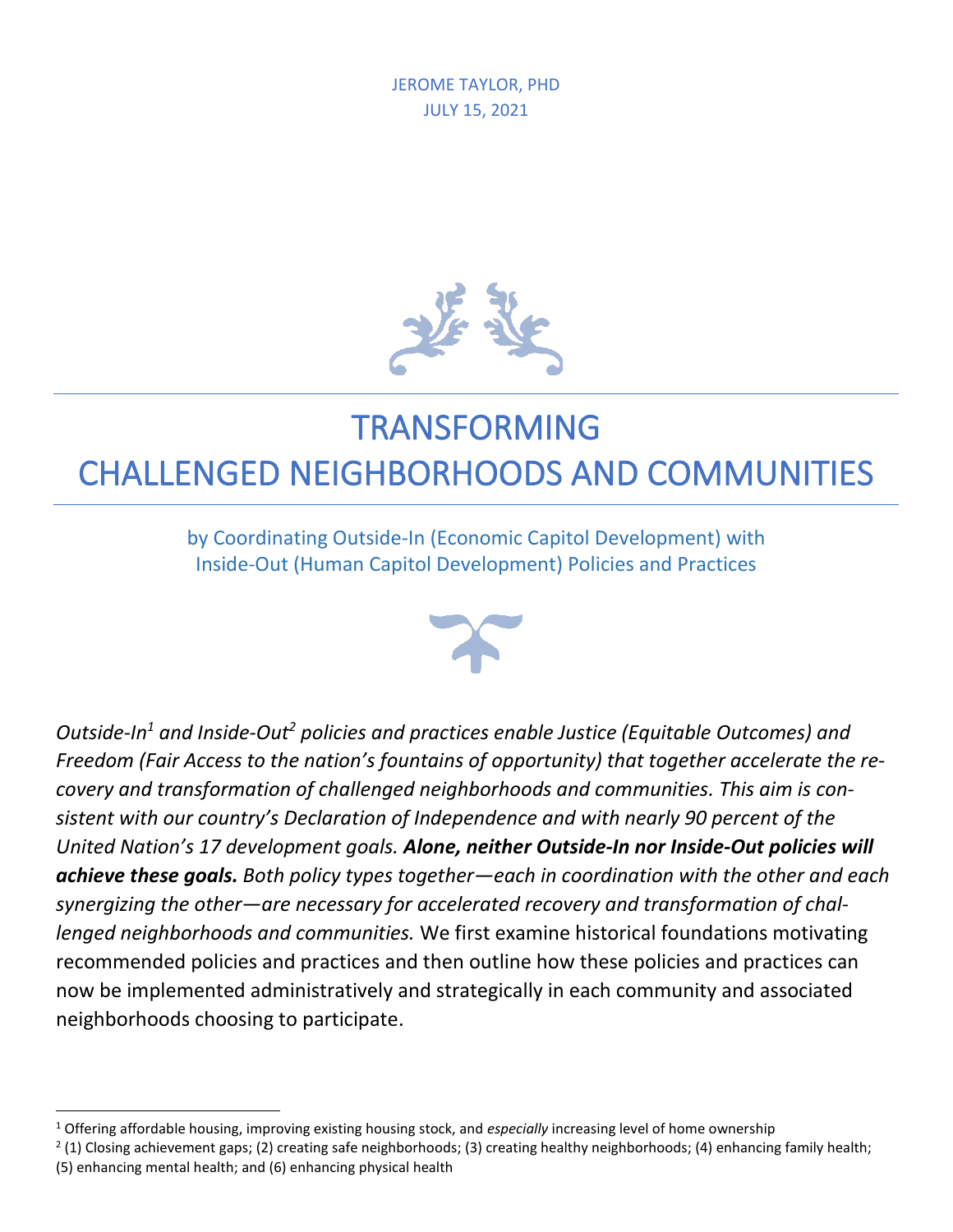**Transforming our Neighborhoods and Communities:** *been there…done that…can do it again!*



**HATSHEPSUT, 1507-1458 BC,** was probably the third female pharaoh in ancient Egyptian history. Cleopatra, who also was pharaoh, ruled some 14 centuries later—around 51 BC. As pharaoh, Hatshepsut undertook ambitious building projects which made her famous then and now. Today, her personal and civic accomplishments, along with her capacity to overcome withering forces of sexism in her day, arouse and kindle our sense of hope what we, too, also like the biblical Nehemiah, can promote the recovery and transformation of our neighborhoods and communities.

## We can affirm our tradition

by convincing legislative bodies and housing authorities of the wisdom and value of coordinating outside-in strategies (economic capital development) with inside-out strategies (human capital development) that *together* are required to transform quality of life in challenged neighborhoods and communities.